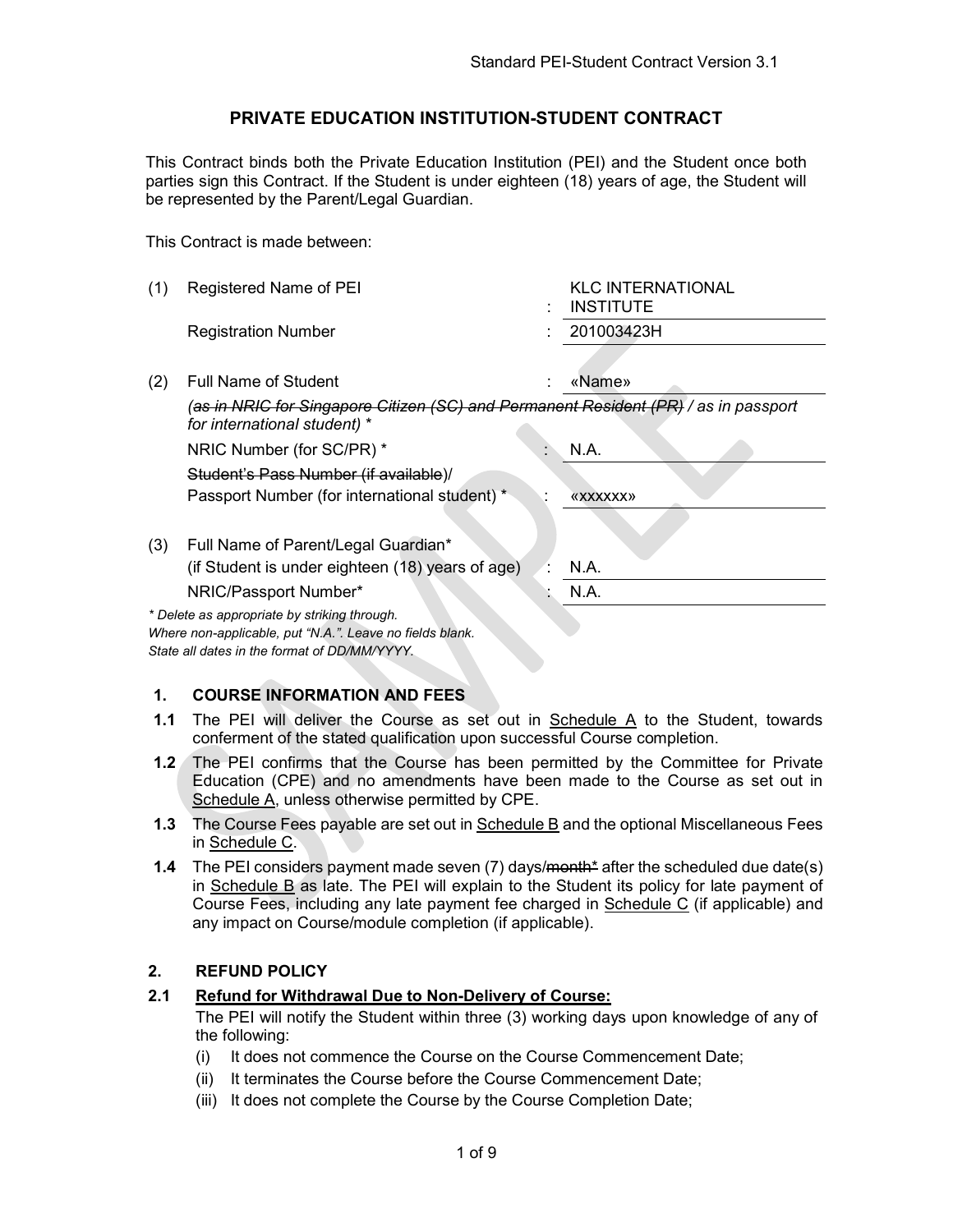- (iv) It terminates the Course before the Course Completion Date;
- (v) It has not ensured that the Student meets the course entry or matriculation requirement as set by the organisation stated in  $S$ chedule  $A$  within any stipulated timeline set by CPE; or
- (vi) The Student's Pass application is rejected by Immigration and Checkpoints Authority (ICA).

The Student should be informed in writing of alternative study arrangements (if any), and also be entitled to a refund of the entire Course Fees and Miscellaneous Fees already paid should the Student decide to withdraw, within seven (7) working days of the above notice.

#### COVID-19

Clause 2.1 (vi) will be amended to the following and will be in in tandem with the COVID-19 situation. The clause will be reverted to the original when face-to-face delivery resumes:

In the case of Student's Pass application rejection by Immigration and Checkpoints Authority, the fees refunded to such student who chose to withdraw from the course will be the unconsumed part of the course fees and miscellaneous fees already paid.

#### 2.2 Refund for Withdrawal Due to Other Reasons:

If the Student withdraws from the Course for any reason other than those stated in Clause 2.1, the PEI will, within seven (7) working days of receiving the Student's written notice of withdrawal, refund to the Student an amount based on the table in Schedule D.

#### 2.3 Refund During Cooling-Off Period:

The PEI will provide the Student with a cooling-off period of seven (7) working days after the date that the Contract has been signed by both parties.

The Student will be refunded the highest percentage (stated in Schedule D) of the fees already paid if the Student submits a written notice of withdrawal to the PEI within the cooling-off period, regardless of whether the Student has started the course or not.

#### 3. ADDITIONAL INFORMATION

- 3.1 The laws of Singapore will apply to how this Contract will be read and to the rights the parties have under this Contract.
- 3.2 If any part of this Contract is not valid for any reason under the law of Singapore, this will not affect any other part of this Contract.
- 3.3 If the Student and the PEI cannot settle a dispute using the way arranged by the PEI, the Student and the PEI may refer the dispute to the CPE Mediation-Arbitration Scheme (www.cpe.gov.sg).
- 3.4 All information given by the Student to the PEI will not be given by the PEI to anyone else, unless the Student signs in writing that he agrees or unless the PEI is allowed to give the information by law.
- 3.5 If there is any other agreement between the PEI and the Student that is different from the terms in this Contract, then the terms in this Contract will apply.
- 3.6 If the Student or the PEI does not exercise or delay exercising any right granted by this Contract, the Student and the PEI will still be able to exercise the same type of right under this Contract during the rest of the time the Contract continues.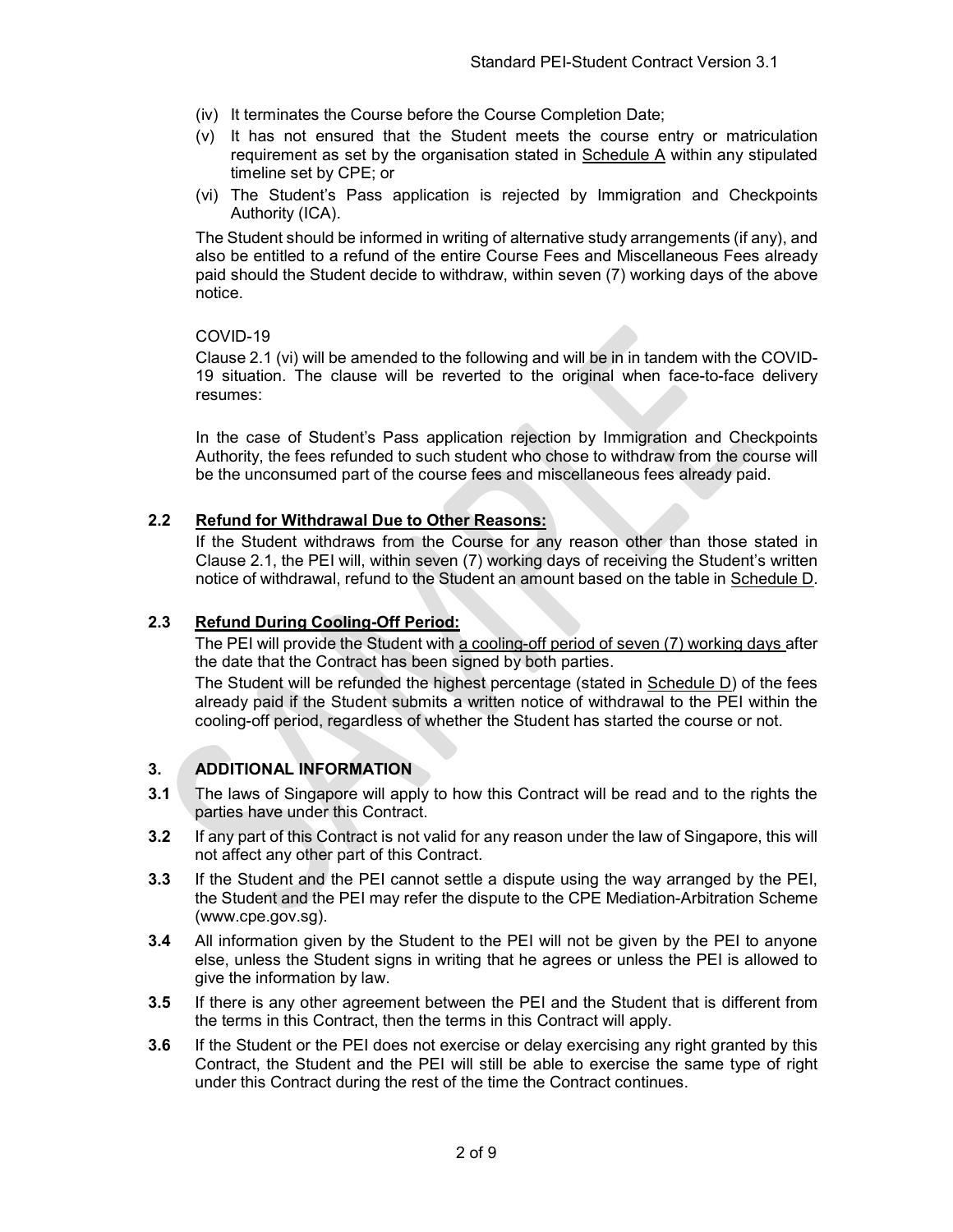- 3.7 If this Contract is also signed or translated in any language other than English and there is a difference from the English language copy of this Contract, the English language copy will apply.
- 3.8 SSG/WSG Subsidy, Funding etc.: If the Student fails to complete a module (or modules as the case may be) after the commencement of the module (or modules), he/she shall be liable to pay the full fees for the consumed portion of that module (or modules). A failure to complete the module (or modules) shall include the Student leaving the Programme, either through the withdrawal of his/her own accord or termination of candidature by the PEI after the commencement of the module (or modules), who fail to achieve a 75% attendance and/or failed to be assessed for the modules (or each module if there are more than 1 module), or who have been assessed but failed to meet the requirements for each module (or modules).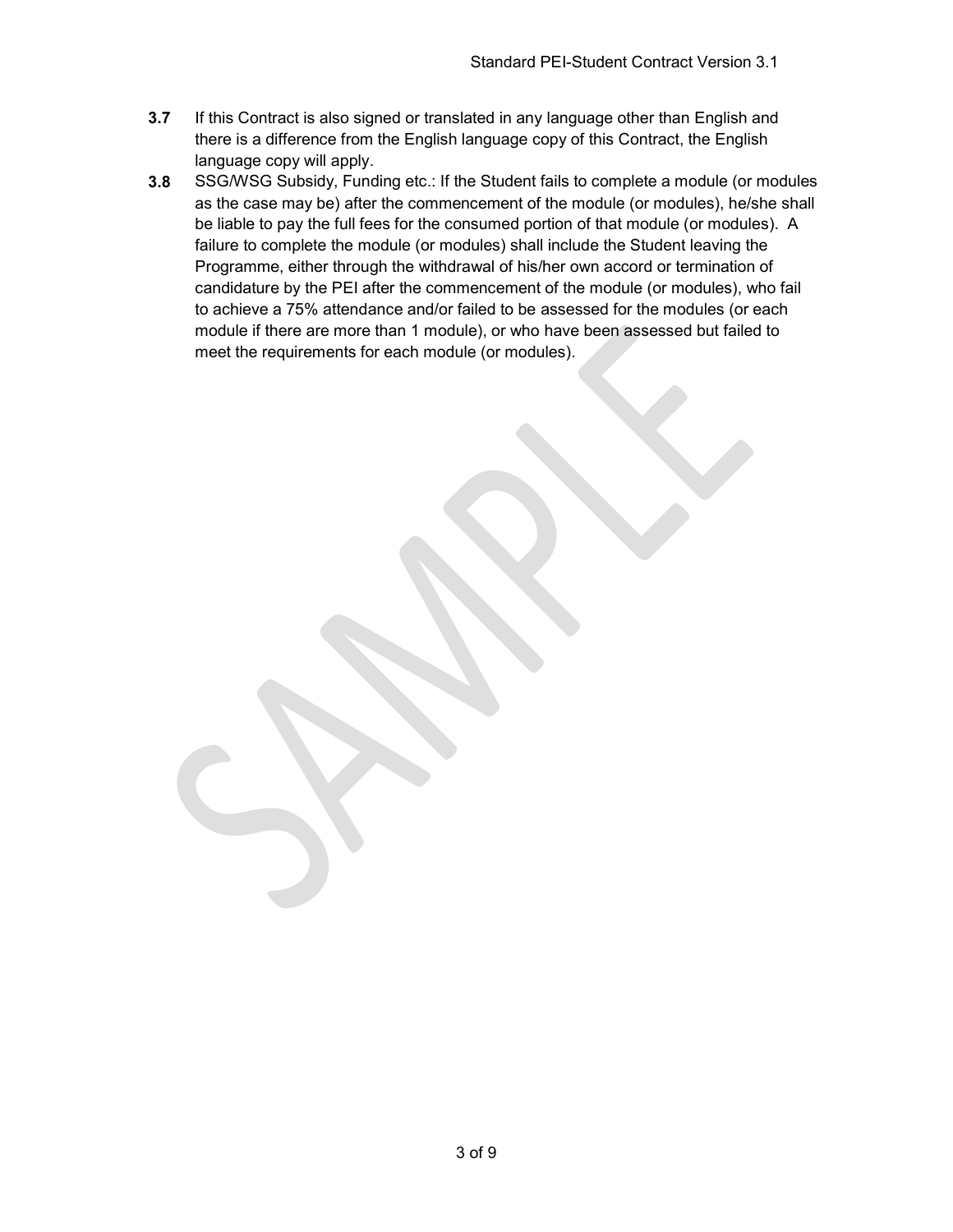# SCHEDULE A COURSE DETAILS

| 1) Course Title                                                                                                        |                                    |
|------------------------------------------------------------------------------------------------------------------------|------------------------------------|
| <b>Course Duration</b><br>2)<br>(in months)                                                                            |                                    |
| 3) Full-time or Part-<br>time Course                                                                                   | Full-time/Part-time                |
| 4) Course<br>Commencement<br>Date                                                                                      | <b>DD/MM/YYYY</b>                  |
| Course<br>5)<br><b>Completion Date</b>                                                                                 | <b>DD/MM/YYYY</b>                  |
| Date of<br>6)<br>Commencement<br>of Studies if<br>later than<br>Course<br>Commencement<br>Date<br>Note: "N.A." if both | N.A.                               |
| dates are the same                                                                                                     |                                    |
| 7) Qualification<br>(Name of award<br>to be conferred<br>on the Student<br>upon successful<br>Course<br>completion)    |                                    |
| Organisation<br>8)<br>which develops<br>the Course                                                                     | <b>KLC</b> International Institute |
| 9) Organisation<br>which awards/<br>confers the<br>qualification                                                       |                                    |
| 10) Course entry<br>requirement(s)                                                                                     |                                    |
| 11) Course<br>schedule with<br>modules and/or<br>subjects                                                              |                                    |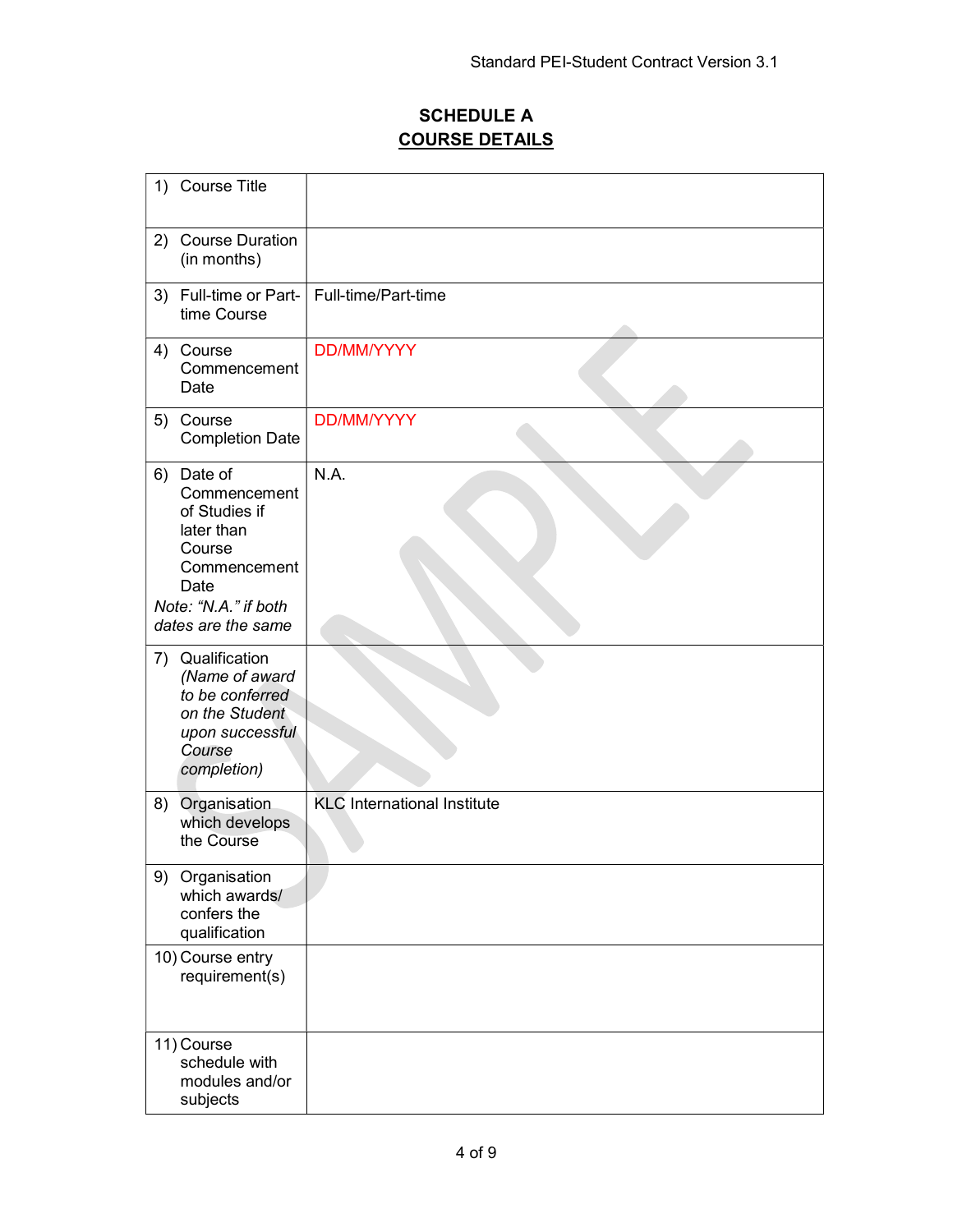| 12) Scheduled                                          | Public holidays:                                                                                                                                                                                              |                       |  |
|--------------------------------------------------------|---------------------------------------------------------------------------------------------------------------------------------------------------------------------------------------------------------------|-----------------------|--|
| holidays (public                                       | Date                                                                                                                                                                                                          | <b>Public Holiday</b> |  |
| and school)                                            | 02/04/2021                                                                                                                                                                                                    | Good Friday           |  |
| and/or                                                 | 01/05/2021                                                                                                                                                                                                    | Labour Day            |  |
| semester/term                                          | 13/05/2021                                                                                                                                                                                                    | Hari Raya Puasa       |  |
| break for course                                       | 26/05/2021                                                                                                                                                                                                    | <b>Vesak Day</b>      |  |
|                                                        | 20/07/2021                                                                                                                                                                                                    | Hari Raya Haji        |  |
|                                                        | 09/08/2021                                                                                                                                                                                                    | <b>National Day</b>   |  |
|                                                        | Further information on Singapore public holidays can be obtained from<br>www.mom.gov.sg<br>Semester/term break:<br>Please refer to Course Schedule for more details.<br>Course Schedule is subject to change. |                       |  |
| 13) Examination                                        | At the end of each unit.                                                                                                                                                                                      |                       |  |
| and/or other                                           | Please refer to Course Schedule for more details.                                                                                                                                                             |                       |  |
| assessment<br>period                                   | Course Schedule is subject to change.                                                                                                                                                                         |                       |  |
| 14) Expected<br>examination<br>results release<br>date | Within 3 months after exam                                                                                                                                                                                    |                       |  |
| 15) Expected award<br>conferment date                  | 4 months after course end date                                                                                                                                                                                |                       |  |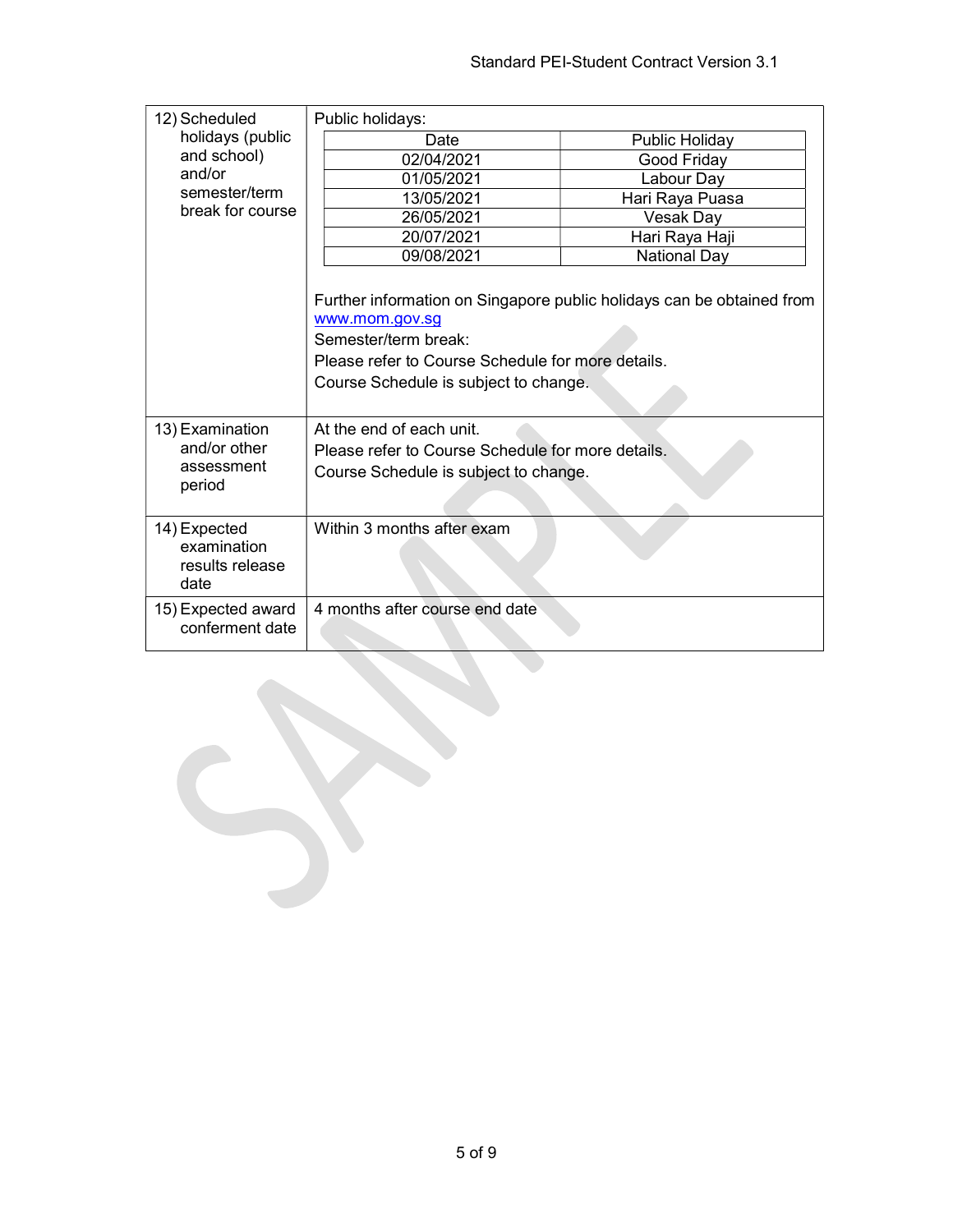# SCHEDULE B COURSE FEES

| Fees Breakdown<br>[shows the full breakdown of total payable course fees] | <b>Total Payable</b><br>(with GST, if any)<br>(S\$) |
|---------------------------------------------------------------------------|-----------------------------------------------------|
| Course fee<br><b>Medical Insurance</b><br><b>FPS</b> Insurance            | 5,000.00<br>60.00<br>Absorbed by KLCII              |
| <b>Total Course Fees:</b>                                                 | 5,060.00                                            |
| GST @ 7% on Total Course Fees                                             | 354.20                                              |
| <b>Total Fees Payable with GST</b>                                        | 5,414.20                                            |
| No of Instalments:                                                        |                                                     |

## INSTALMENT SCHEDULE

| Instalment <sup>1</sup> Schedule  | Amount (with GST, if any)<br>SS | Date $Due2$ |
|-----------------------------------|---------------------------------|-------------|
| 1st Instalment                    | 5,414.20                        | DD/MM/YYYY  |
| <b>Total Course Fees Payable:</b> | 5,414.20                        |             |

1. Each instalment amount shall not exceed the following:

12 months' worth of fees for EduTrust certified PEIs\*; or

 6 months' worth of fees for non-EduTrust-certified PEIs with Industry-Wide Course Fee Insurance Scheme (IWC)\*; or

2 months' worth of fees for non-EduTrust-certified PEIs without IWC\*.

\* Delete as appropriate by striking through.

2. Each instalment after the first shall be collected within one week before the next payment scheduled.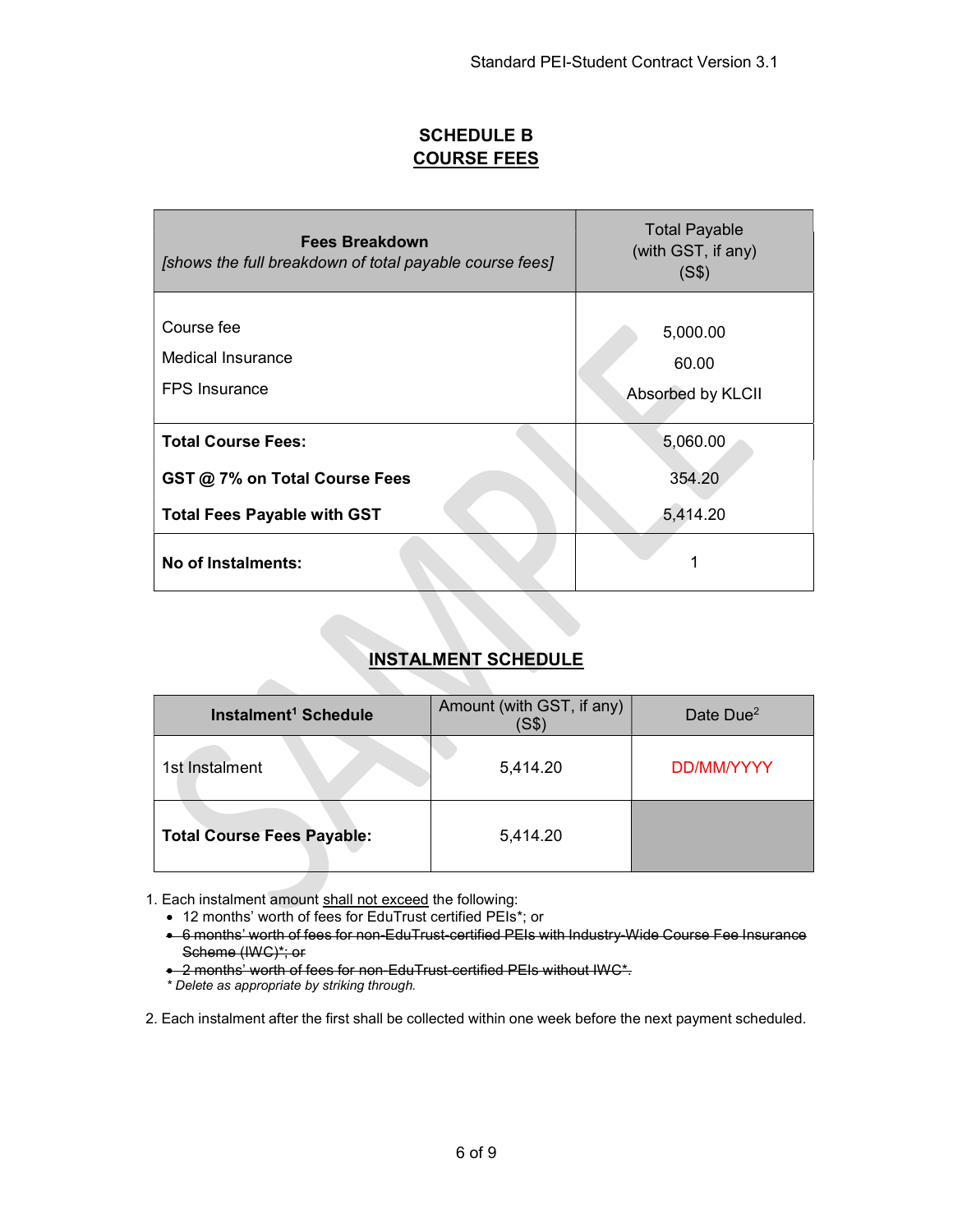### SCHEDULE C **MISCELLANEOUS FEES<sup>3</sup>**

| <b>Purpose of Fee</b>                                                                                            | Amount (with GST, if any)<br>(S\$)    |
|------------------------------------------------------------------------------------------------------------------|---------------------------------------|
| Late Submission/Re-submission of Assignment                                                                      | \$85.60                               |
| Request for Certified True Copy of Transcript / Certificate (per<br>e-copy)                                      | \$32.10                               |
| Request for second and subsequent hard copy of WSQ e-Cert<br>and e-Transcripts                                   | \$32.10                               |
| Request for hard copy of KLCII e-transcripts                                                                     | \$32.10                               |
| Administrative fee: Request for certifying / verification letter<br>(per e-copy)                                 | \$32.10                               |
| Administrative fee for retrieval of past record                                                                  | \$107.00 per request                  |
| Administrative fee for deferment/transfer request                                                                | \$214.00                              |
| Administrative fee for exemption request per module / unit                                                       | \$321.00                              |
| Late payment charge                                                                                              | 1% of overdue payments<br>per 30 days |
| Administrative fee for incomplete payment                                                                        | \$32.10 per incomplete<br>payment     |
| Supplementary Exam Fee (for those who failed 1st attempt)                                                        | \$53.50                               |
| Re-sit examination fee (for those who have missed the exam<br>due to personal reason)                            | \$107.00                              |
| Re-take examination fee (for students who was caught<br>cheating)                                                | \$428.00                              |
| Administrative fee: Appeal for review of Assignment /<br><b>Examination Results</b>                              | \$85.60 per request                   |
| Fee protection Scheme – Fees for re-take modules                                                                 | 0.6% of course fees                   |
| STP's Processing Fees (for extension of STP only)                                                                | \$32.10                               |
| Administrative fee for second and subsequent digital copy of<br>KLCII e-transcript, WSQ e-Cert and e-Transcripts | \$32.10 per set per request           |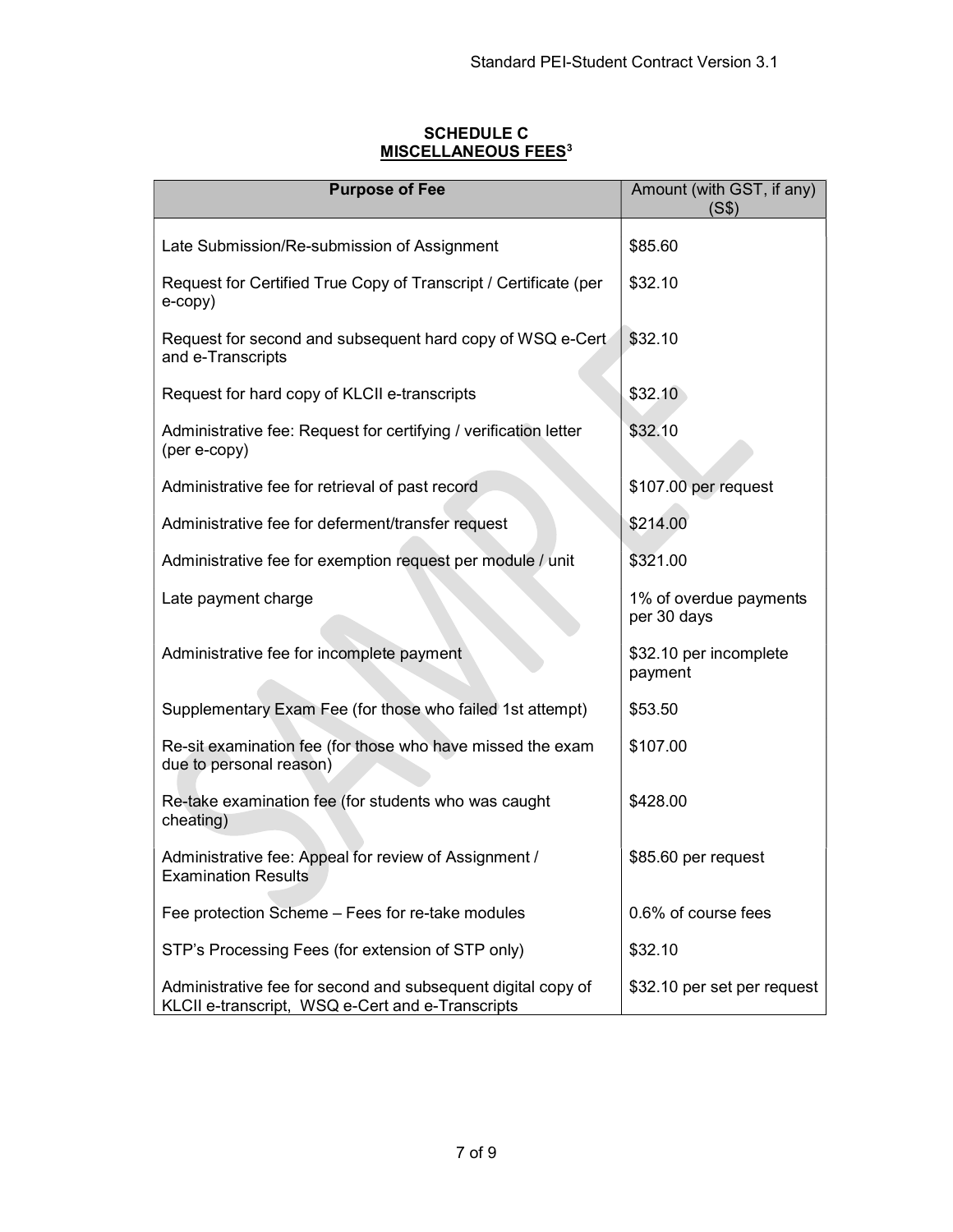| Fees for Graduation Ceremony (Degree)     | $$80.00 - $120.00$                                    |
|-------------------------------------------|-------------------------------------------------------|
| Fees for Graduation Ceremony (Non Degree) | $$50.00 - $80.00$                                     |
| Medical Insurance Premium Payment         | \$64.20 per policy year                               |
| Overdue charges for library items         | \$0.20 per item per day                               |
| Loss/Damage of library items              | \$15 Admin Fees on top of<br>retail price of the item |
| One unit of graduation certificate holder | \$10.70                                               |
| <b>Student Activities</b>                 | Maximum \$35 per activity                             |

3. Miscellaneous Fees refer to any non-compulsory fees which the students pay only when applicable. Such fees are normally collected by the PEI when the need arises.

#### A one-time administrative fee of \$107.00 (inclusive of 7% GST) will apply to each of the following requests:

| <b>Purpose of Fee</b>                                      | Amount (with GST, if any)<br>(S\$) |
|------------------------------------------------------------|------------------------------------|
| Re-take module/unit fee (due to failure or low attendance) | \$12.20 per hour                   |
| Re-take practicum fee (due to failure or low attendance)   | \$321.00 per practicum             |
| One teacher to one student replacement lesson(s)           | \$128.40 per hour                  |